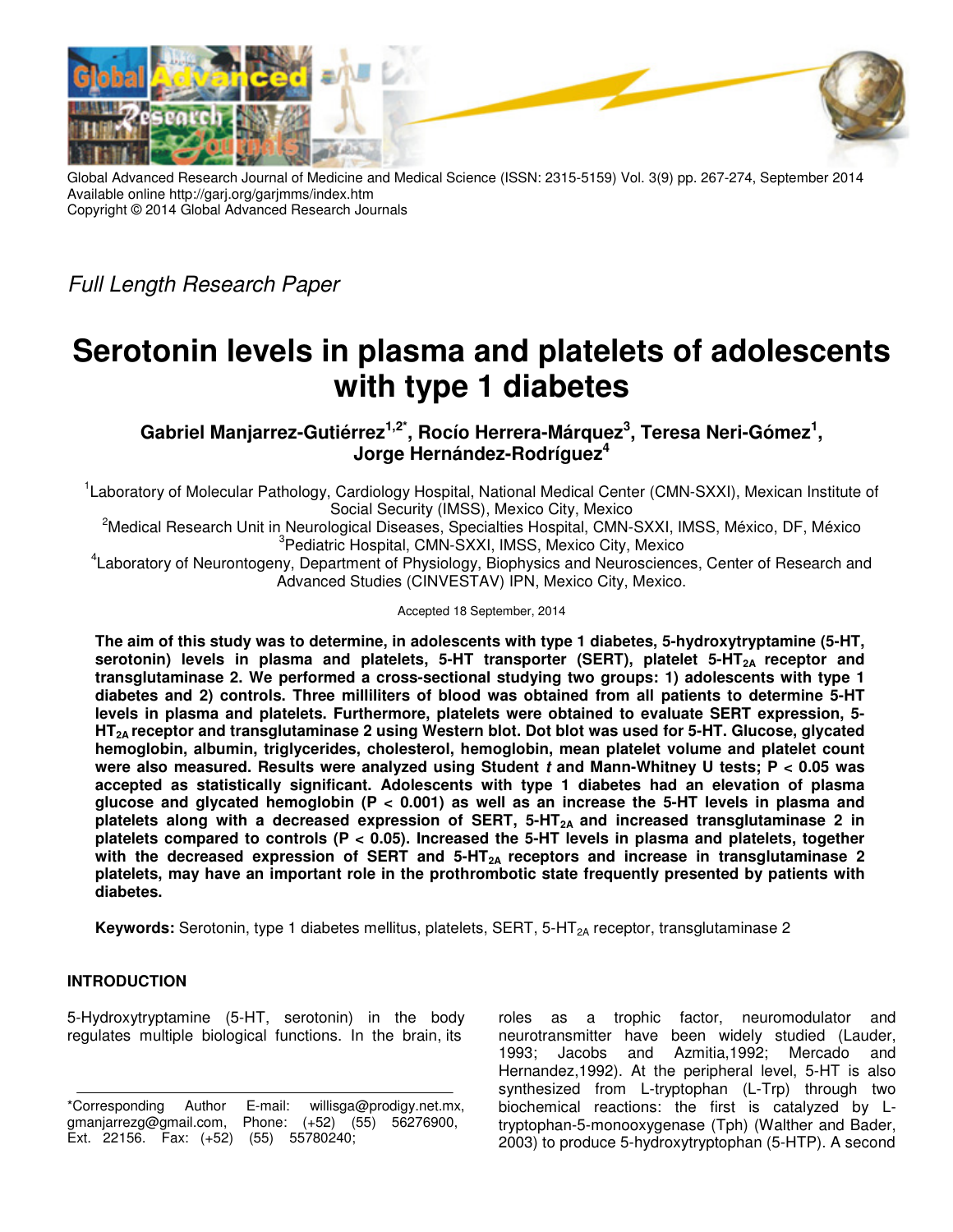reaction is catalyzed by a decarboxylase to synthesize 5- HT(Jacobs and Azmitia, 1992; Boadle-Biber, 1993; Hernandez and Illnerova, 1970). 5-HT at the peripheral level acts as a hormone, promotes smooth muscle contraction (Majno and Palade, 1961), modifies the permeability of blood vessels (Tamir, 1982), regulates the processes of secretion and osmosis (Mössner and Lesch,1998), acts in the inflammatory processes (YuB et al., 2008; Alderman et al., 1996), and actively intervenes in the mechanisms of platelet aggregation and blood coagulation (Lake et al., 2000; McNicol and Israels, 1999). With regard to its participation in the process of platelet aggregation, currently little significance has been attributed to it because 5-HT has been considered a mild platelet agonist compared to adenosine diphosphate (ADP). ADP and 5-HT are highly concentrated in the dense granules of platelets together with adenosine triphosphate (ATP) and  $Ca^{2+}$  (McNicol and Israels, 1999). 5-HT stimulates platelet aggregation and requires the concomitant activation of at least one Gi and one Gq protein coupled to the 5-HT<sub>2A</sub> receptor (Maayani et al., 2001; Killam and Cohen,1991; Hoyer et al., 2002) which through its stimulation the phosphatidyl inositol pathway is activated, resulting in an increase of cytoplasmic  $Ca<sup>2+</sup>$ (Offermanns et al., 1997; Schins et al., 2003). Moreover, a high expression of serotonin transporter (SERT) has been demonstrated in platelets (Lesch et al., 1993; Mercado and Kilic, 2010). It has also been observed that its inhibitors such as sertraline decrease the aggregation and secretion of  $\alpha$ -granules in the platelets (Serebruany et al., 2001; Atar et al., 2007). Therefore, stimulation of platelets by 5-HT activates the phosphatidyl inositol pathway, producing an increase in intracellular  $Ca<sup>2+</sup>$ . This signaling path is mediated by the  $G\alpha q$  protein coupled to the 5-HT<sub>2A</sub> receptor (Offermanns et al., 1997). The increase of  $Ca^{2+}$  in platelets also activates the transaminases that utilize 5-HT as a substrate for small GTP ases such as α-RhoA and α-granules associated with Rab4, there by blocking the activity of GTP (Walther et al., 2003; Dale et al., 2002; Szasz and Dale, 2002; Shirakawa et al., 2000). When RhoA and Rab4 bound to GTP interact with effector molecules, rearrangement of the cytoskeleton and exocytosis of α-granules to the bloodstream takes place (e.g., von Willebrand Factor) or are exposed to the plasma membrane (e.g., glycoprotein IIb/IIIa and P-selectin), thus supporting irreversible platelet aggregation (Mercado and Kilic, 2010; Walther et al., 2003; Dale et al., 2002; Szasz and Dale, 2002; Shirakawa et al., 2000; Williams, 2012).

In summary, these data emphasize that the concentration of 5-HT levels in plasma depends on the expression of SERT and  $5-HT_{2A}$  receptor located in the platelet membrane. However, at present, neither the contributions of these biological phenomena nor the order of appearance in the diabetic clinical state are known. Give in the clinical relevance of the diabetic state, all mechanisms summarized here are basic and important

as the role of 5-HT in the clotting mechanisms. Therefore, the objective of this study was to determine, in adolescents with type 1 diabetes, the concentration of 5- HT levels in plasma and platelets as well as the expression of SERT and  $5-HT<sub>2A</sub>$  and their potential changes in the pathophysiological mechanisms regulating the concentration of5-HT levels in plasma

## **MATERIALS AND METHODS**

The study was approved by the research and ethics committees of the National Commission for Scientific Research in Health of the Instituto Mexicano del Seguro Social (IMSS). All parents of patients provided written informed consent after a detailed explanation regarding the procedures to which their children would be subjected. A cross-sectional study was planned in 80 adolescents selected from the Endocrinology Service of the Pediatric Hospital, Centro Medico Nacional Siglo XXI, IMSS. Two groups were formed. The first group included 40 adolescents of both genders (22 males and 18 females) with type 1 diabetes and with a clinical course of 4.93  $\pm$  2.9 (SD) years at the time of the study. Study participants were aged 13.50  $\pm$  0.48 (SD) years and had a body mass index 20.2  $\pm$  1.8 (SD) according to the national criteria of the Diabetes Group (American Diabetes Association, 2012). The second group was comprised of 40 normal adolescents (21 males and 19 females, aged 13.31  $\pm$  0.43 (SD) years and with body mass index 20.8  $\pm$  3.5 (SD). This group served as the control group. There was no observed concurrent pathology in either group. Exclusion criteria were the recent ingestion (<15 days) of medications with serotonergic activity (fluoxetine, sertraline, paroxetine, fluvoxamine, citalopram, fenfluramine, buspirone, lithium, sumatriptan, or others) or anticholinergics, antihistamines, and H1 blockers as well as diabetic patients with a history of severe hypoglycemia (loss of consciousness or convulsions).

All adolescents were fed a normal diet of 55 kcal/kg/day (15% protein, 55% carbohydrates, 30% fats). Patients were under treatment with a combination of fastacting and intermediate insulin at a rate of 1.0 to 1.5 U/kg/day. Three milliliters of blood was collected by venipuncture in borosilicate tubes containing 450µl anticoagulant citrate dextrose (ACD) solution (3.6 mg sodium citrate, citric acid 9.9 mg, 11 mg dextrose) between 07:00 and 08:00h and 12h after the last meal. Blood samples were immediately centrifuged at 500 x g for 3 min in a refrigerated centrifuge (AvantiJ-31, Beckman Instruments, Fullerton, CA) to obtain plateletrich plasma (PRP). It was then centrifuged for 15 min at 6000 rpm to obtain platelet-poor plasma (PPP) and platelet concentrates (PC), where the 5-HT levels in plasma and platelets were determined by highperformance liquid chromatography (HPLC) with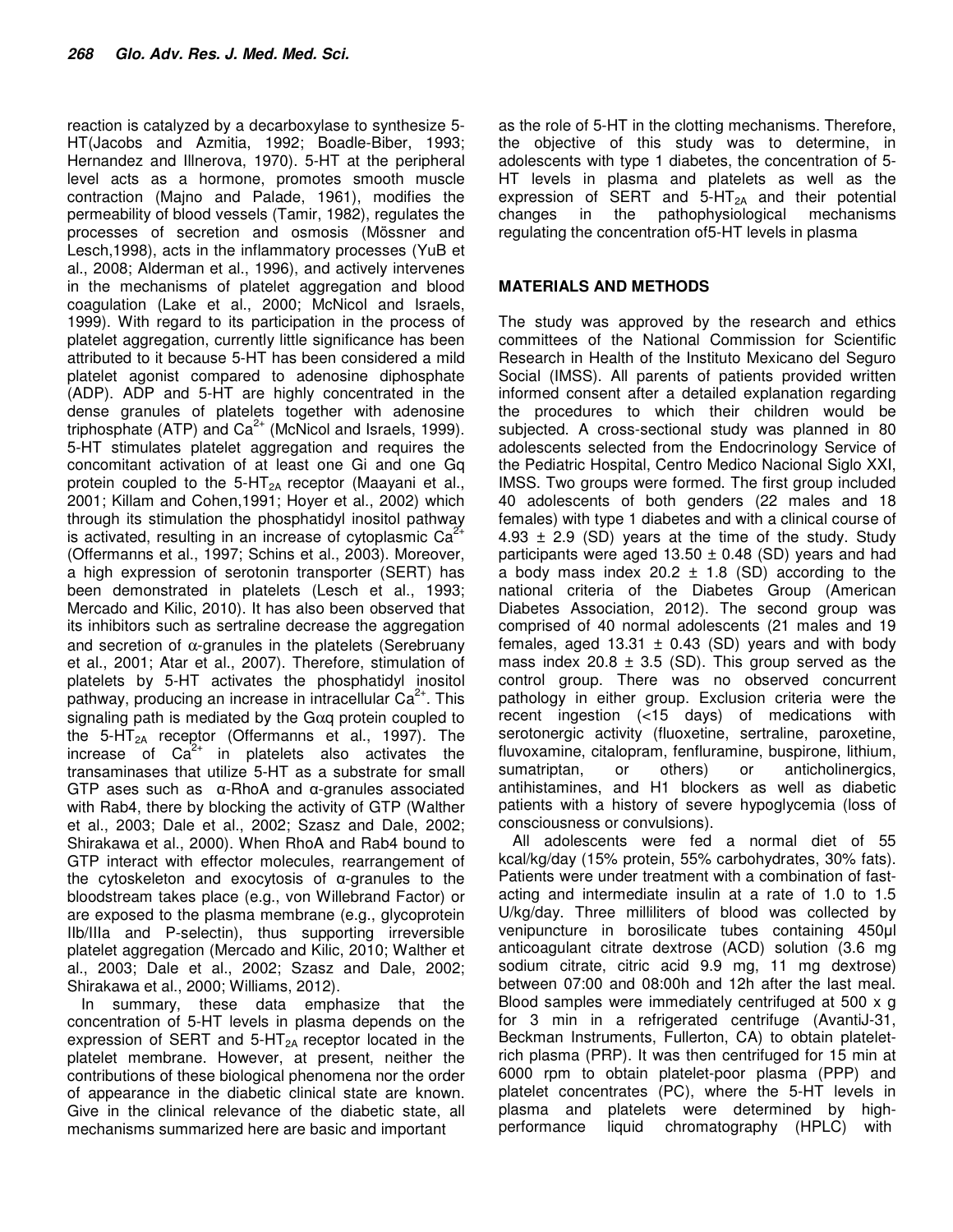fluorimetric detection as reported by Peat and Gibb, 1983. In the platelet membranes, the SERT expression,  $5-HT<sub>2A</sub>$  receptor and transglutaminase 2 by Western blot and Dot blot for 5-HT in platelets were evaluated. In addition, in the two groups of adolescents, blood glucose was determined using the glucose-oxidase method (Bentley, 1963), glycosylated hemoglobin by cation exchange chromatography (Cole et al., 1978), albumin according to the method of Doumas et al.,1971, triglycerides and cholesterol were quantified using a Flex reagents cartridge kit (Dade Behring Inc., Newark, DE, USA), which uses an enzymatic colorimetric method. Hemoglobin and platelet count were also evaluated by a colorimetric method and by flow cytometry.

## **Biochemical assays**

#### 5-HT levels in plasma and platelets

Aliquots of PPP were deproteinized with  $HClO<sub>4</sub> 0.1 M$  (10 mosm)+ 4 mM sodium metabisulfite and centrifuged at 10,000 rpm for 10 min in a refrigerated centrifuge (AvantiJ-31, Beckman Instruments). The supernatant was filtered with 0.2 µM nylon membranes and 5-HT levels in plasma were assessed. PC was re-suspended with  $HClO<sub>4</sub>0. 1M + 4 mM sodium metalbisulfite, homogenized$ and centrifuged at 10,000rpm for 10 min. The supernatant was filtered with 0.2 µM nylon membranes and 5-HT was determined. 5-HT levels in plasma and platelets were measured by HPLC according to the method of Peat and Gibb, 1983. A  $C_{18}$  reverse-phase symmetry column (5-um particle size, 3.9 x 150 mm) was used. A binary system was used with a monobasic 2 mM potassium phosphate solution, pH 3.40, plus heptanesulfonic acid,1 g/L of solution and a mixture of methanol/water at a ratio of 3:2 v/v and at a rate of 1 mL/min. 5-HT was assessed using a fluorometric detector (model 474, Waters) with a 290 nm excitation and 330 nm emission. The response was obtained with an analogous system (Empower2 Chromatography Data Software, Waters Corporation, Milford, MA). 5-HT concentration was considered as the maximum height of the signal according to a standard curve of known amounts and expressed in µmol/L.

Immunotransference of SERT,  $5-HT_{2A}$  and transglutaminase 2 by Western blot

The PC was homogenized using a Glas-Col (Terre-Haute, USA) homogenizer (one minute at 1400 rpm)in Tris-HCl 50 mM solution, pH 7.4, plus protease inhibitors (Protease Inhibitor Cocktail, Sigma Chemical, St Louis MO, USA), to obtain samples enriched with platelet membranes. The samples were then centrifuged at 10,000 g for 15 min at 4ºC. The protein concentration was quantified by the Bradford method; 30 µg of protein was then placed in each of the channels of a 1-mm-thick

12% SDS-polyacrylamide gel. Electrophoretic run was carried out at 100 V for 2h. Electrotransference of the corresponding proteins was performed on nitrocellulose membranes, and the run was carried out at 10 V, 1.30 mA for 45 min. Nitrocellulose membranes with the transferred proteins were placed in a blocking solution (Millipore Chemiluminescent Blocker, Bedford, MA, USA) to 50% for 30 min. The membranes were incubated with primary monoclonal antibody specific for SERT (Chemicon, Temecula, CA),  $5-HT_{2A}$  (Merck-Millipore) and transglutaminase 2 (Gene Tex International Corp.) at a 1:500 dilution in the same blocking solution. On the following day, membranes were incubated with antimouse secondary antibody (Chemicon) at a dilution of 1:5000 in the same blocking solution. Membranes were immediately incubated with Elite ABC system (Vector Laboratories, Burlingame, CA) (Naish, 1989) for 1 h. After the membranes were washed with PBS, they were revealed with diaminobenzidine (DAB). Internal control used was glyceraldehyde-3-phosphate dehydrogenase (GADPH). The bands obtained were analyzed and quantified by densitometry.

## Dot blot for 5-HT in platelets

PC was homogenized with a Tris-HCl 50 mM, pH 7.4 solution. Four  $\mu$ L of the homogenate was placed in the center of the nitrocelluose membrane. The membrane was then placed in a Bio-Dot Bio-Rad apparatus, and the membranes were allowed to dry for 1 h. When finished, a block with TBS-BSA at 5% for 30 min was made. It was then incubated with the primary polyclonal antibody specific for 5-HT (Chemicon, Billerica, MA, USA) at a dilution of 1:1000 in TBS-BSA at 5% plus Tween 0.1% for 1 h. Three washes were then carried out with TBS-Tween 0.1%. Following this, the secondary antibody was added with a dilution ratio of 1:10,000, IDRye 800CW (alcohol) in TBS-Tween at 0.1% for 45 min. Membrane was immediately washed three times with TBS-Tween and developed with the Odyssey CLx alcohol system. Densitometry analysis was carried out using the ChemiImager 4400 software.

# **Statistical Analysis**

To compare the results of the clinical and biochemical data from patients and controls, averages and standard deviations were first obtained. Differences among adolescents were carried out using Student t-test for normally distributed variables. For comparing the relative optical densities of the SERT and  $5-HT_{2A}$  bands obtained by Western blot in platelets membranes and of the 5-HT Dot blot, averages and SD were first obtained. Groups were then compared using the Mann-Whitney U test;  $p <$ 0.05 was accepted as statistically significant.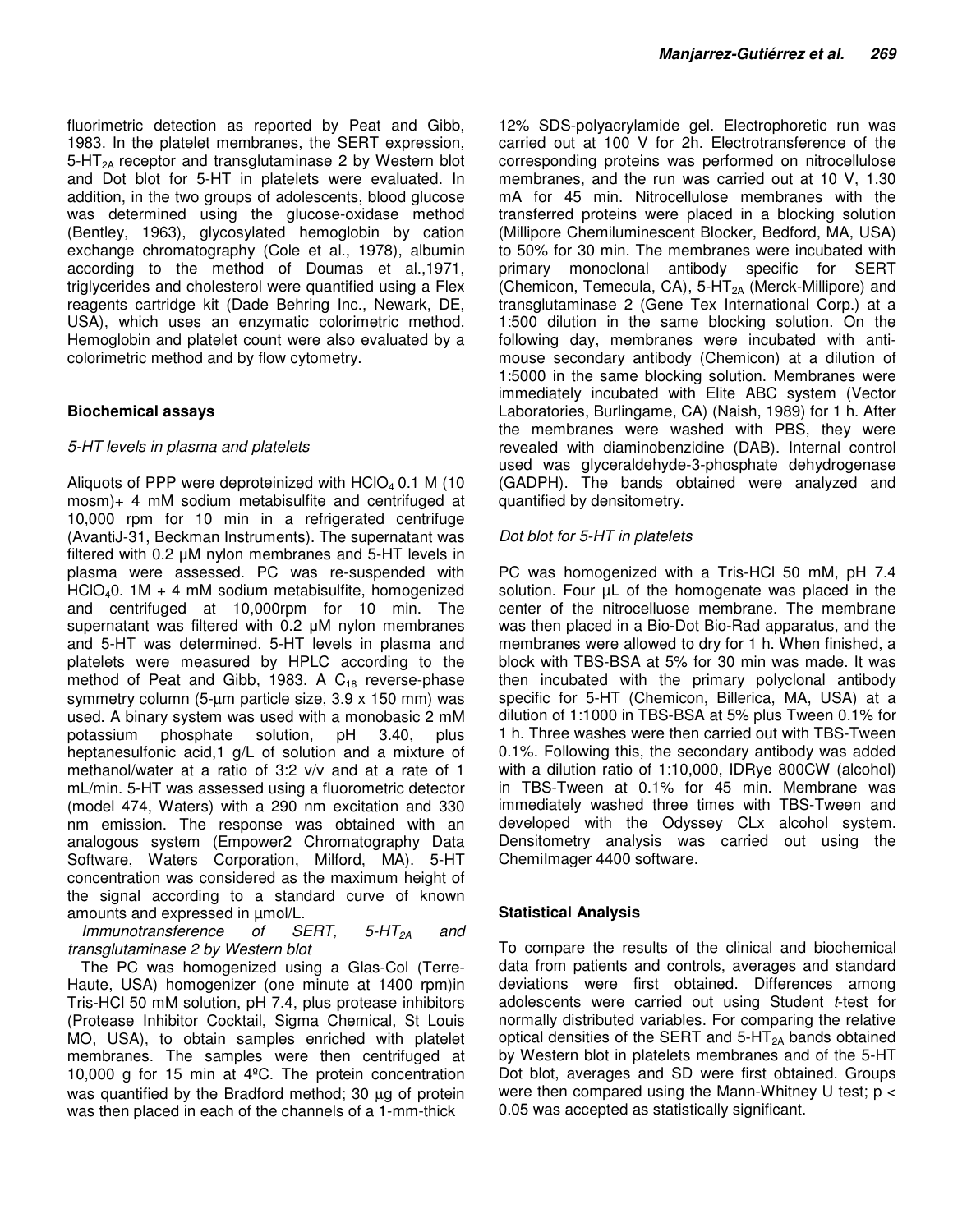|                           | <b>Controls</b>  |      | <b>Type 1 diabetics</b> |      |
|---------------------------|------------------|------|-------------------------|------|
|                           | $n = 40$         | СV   | $n = 40$                | Cν   |
| Age (years)               | $13.31 \pm 0.43$ | 0.03 | $13.50 \pm 0.48$        | 0.03 |
| Gender                    |                  |      |                         |      |
| Male                      | 21               |      | 22                      |      |
| Female                    | 19               |      | 18                      |      |
| Body weight (kg)          | $46.55 \pm 2.47$ | 0.05 | $48.33 \pm 2.78$        | 0.05 |
| Height (m)                | $1.50 \pm 0.09$  | 0.06 | 150. $2 \pm 0.14$       | 0.09 |
| BMI                       | $20.8 \pm 3.5$   | 0.16 | $20.2 \pm 1.8$          | 0.09 |
| Time of evolution (years) |                  |      | $4.93 \pm 2.90$         | 0.58 |

**Table 1.** Clinical data of adolescents with type 1 diabetes and controls

Values are expressed as average ± standard deviation.

Differences between groups were determined using Student t test.

CV, coefficient of variation; BMI, body mass index.

**Table 2.** Biochemical data of plasma of adolescents with type 1diabetes and controls

|                             | <b>Controls</b>   |      | <b>Type 1 diabetics</b>       |      |
|-----------------------------|-------------------|------|-------------------------------|------|
|                             | $n = 40$          | Cν   | $n = 40$                      | CV   |
| Glucose (mg/dL)             | $90.1 \pm 6.3$    | 0.06 | $180.7 \pm 15.5^*$            | 0.08 |
| $Hb_{A1c}$                  | $5.6 \pm 0.04$    | 0.07 | $8.90 \pm 2.1^*$              | 0.23 |
| Albumin (g/dL)              | $4.5 \pm 0.2$     | 0.04 | $4.9 \pm 0.3$                 | 0.06 |
| Cholesterol mg/dL           | $147.9 \pm 10.5$  | 0.07 | $148.1 \pm 7.9$               | 0.05 |
| Triglycerides (mg/dL)       | $136.0 \pm 5.6$   | 0.04 | $85.5 \pm 11.4^*$             | 0.13 |
| Hemoglobin (g/dL)           | $12.35 \pm 0.51$  | 0.41 | $14.37 \pm 0.21$ <sup>*</sup> | 0.01 |
| $MPV$ (fl)                  | $9.75 \pm 0.19$   | 0.02 | $9.74 \pm 0.48$               | 0.05 |
| Platelet count $(x10^3/ml)$ | $274.0 \pm 19.50$ | 0.07 | $247.5 \pm 12.01$             | 0.05 |

Values are expressed as average ± standard deviation. All determinations were carried out in duplicate. Differences between groups were determined using Student t test.

 $*_{D<sub>0.001</sub>}$ 

CV, coefficient of variation; MPV, mean platelet volume.

#### **RESULTS**

Glucose and glycosylated hemoglobin in the plasma were significantly elevated in adolescents with type 1 DM (p < 0.001) (Table 1). The plasma albumin concentration was similar in both diabetic and control groups. Note that plasma triglycerides of diabetic adolescents were significantly less compared to the controls ( $p < 0.001$ ) (Table 1). With regard to data reported for blood count, only a significant increase in the hemoglobin of diabetic patients was noted  $(p < 0.001)$  (Table 2).

Figure 1A shows the concentrations of 5-HT. As can be seen, there was a significant increase of 5-HT levels in plasma and platelet in adolescents with type 1 diabetes compared to normal controls ( $p < 0.001$ ). To confirm the increase of 5-HT in platelets, a Dot blot-specific polyclonal 5-HT antibody was tested. As shown in Figure 1B<sup>a</sup>, greater immunoreactivity was demonstrated in

diabetic adolescents. Figure 1B $^{\rm b}$  shows the arbitrary units of optical density. It is important to note that adolescents with diabetes demonstrated a significant increase of 5-HT in platelets when compared with controls ( $p < 0.05$ ).

SERT expression in platelets was determined using Western blot. A 75-kDa band that corresponded to the SERT and another 37-kDa band for GADPH were observed both in control adolescents as well as diabetic subjects (see Figure 2A). Figure 2B shows the arbitrary optical densities of SERT. Interestingly, adolescents with diabetes showed a significant decrease of protein expression when compared with the controls ( $p < 0.001$ ). Figure 2C shows the expression of the  $5-HT_{2A}$  receptor in platelets of control and diabetic patients by Western blot. There was only one 54-kDa band in both groups of adolescents. Expression of GADPH was also observed. Note that in the same manner as demonstrated for SERT expression, adolescents with diabetes had a significant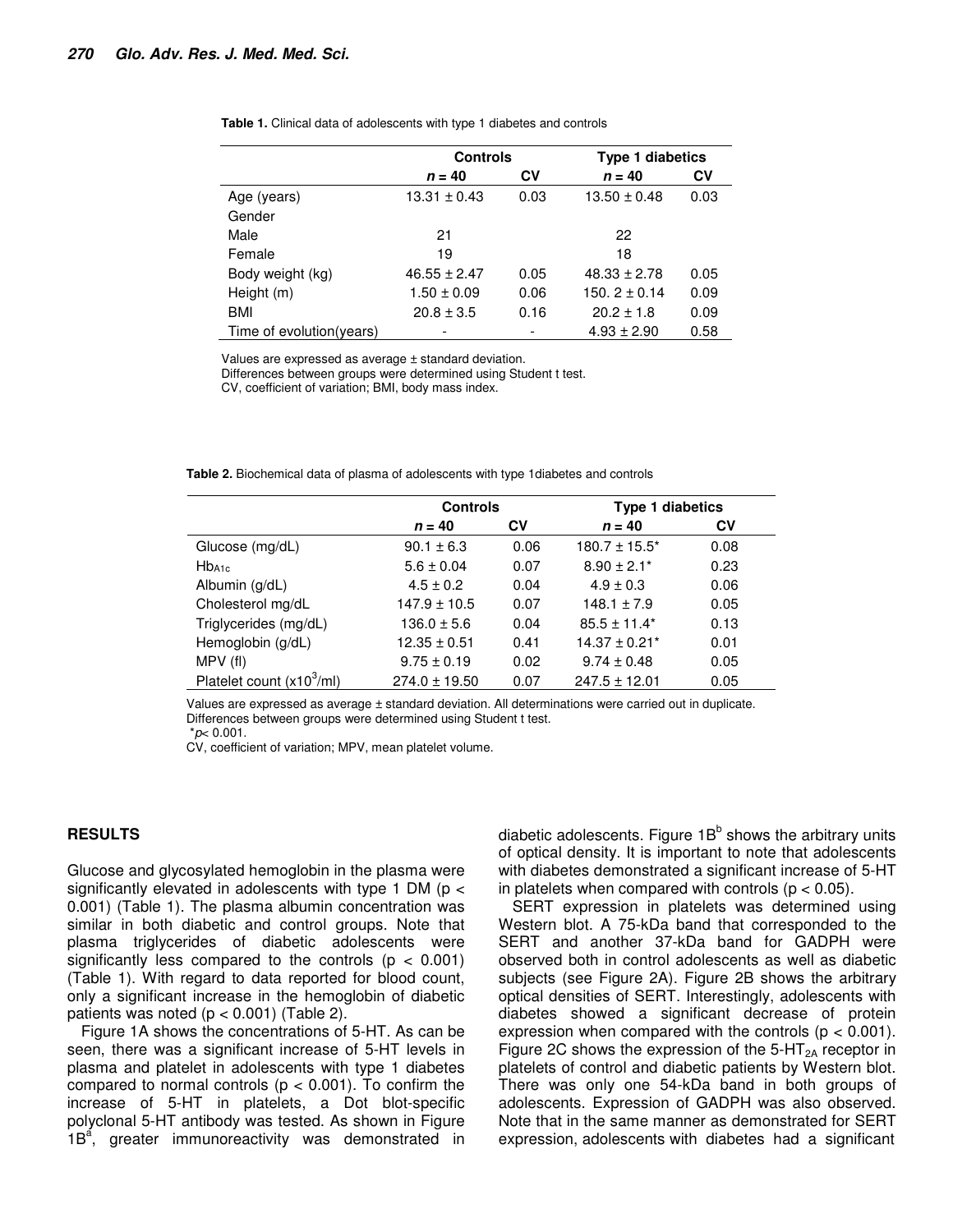

**Figure 1.** (A) Concentration of 5-HT plasma in adolescents. □, C, controls and ■, D, type 1 diabetics. Each bar corresponds to the average values  $\pm$  SD of 40 controls and 40 patients with diabetes. The difference between groups was done using Student t-test. \*p < 0.001.  $(B^a)$  Dot blot, was made in separated samples of platelets (it was not a pool of platelets) in both C and D groups.  $(B^b)$  Quantification of 5-HT. Each bar corresponds to the average values  $\pm$  SD of 20 adolescents in each group. Between-group differences were obtained using Mann-Whitney U test. <sup>ψ</sup>< 0.05.



**Figure 2.** Western blot analysis of the expression SERT and 5-HT<sub>2A</sub> receptor in control adolescents (□, C) and type 1 diabetics (■, D). (A) Immunoreactivity detected in the platelets of the 20 adolescents in each group. A 75-kDa band for SERT and GADPH of 37 kDa is observed. (B) Quantification of SERT in each of the groups. (C) Immunoreactivity detected in the platelets. Only one 54-kDa band for 5-HT<sub>2A</sub> and GADPH of 37 kDa is observed. (D) Quantification of 5- $HT<sub>2A</sub>$  in each of the groups. Each bar corresponds to the average values  $\pm$  SD. Between-group differences were obtained using Mann-Whitney U test. \*p < 0.001.

decrease in the expression of the  $5$ -HT<sub>2A</sub> receptor when compared to controls (Figure 2D)  $(p < 0.001)$ .

Transglutaminase 2 in platelets is shown in Figure 3. Diabetic patients and controls expressed a 95-kDa band

(Figure 3A). Interestingly, it was noted that diabetic patients had a significant increase of the enzyme expression compared to controls (Figure 3B) (p < 0.05).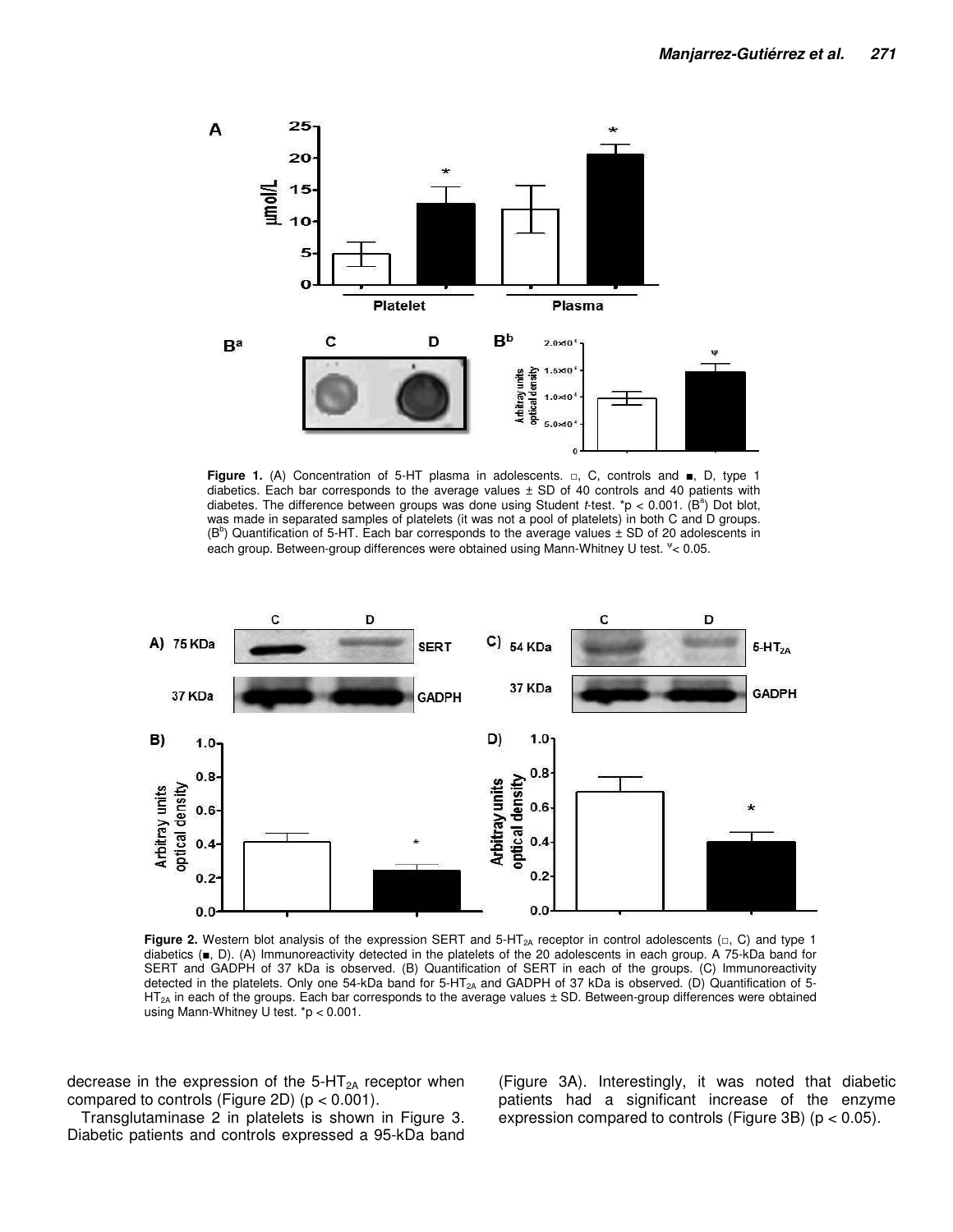

**Figure 3.** Western blot analysis of the transglutaminase 2 expression in control adolescents (□, C) and type 1 diabetics (■, D). (A) Immunoreactivity detected in the platelets of 20 controls (line 1) and 20 diabetics (line 2) with specific antibodies for each protein. Only one band of 95 kDa for transglutaminase 2 and GADPH of 37 kDa is observed as internal control. (B) Quantification of transglutaminase 2 in each of the groups. Each bar corresponds to average values ± standard deviation. Between-group differences were obtained using Mann-Whitney U test. \*p < 0.05.

#### **DISCUSSION**

The purpose of this work was to determine in adolescents with type 1 diabetes the concentration of 5-HT levels in plasma and platelets as well as the expression of SERT and the 5-HT $_{2A}$  receptor in platelet membranes as possible mechanisms that regulate the concentration of 5-HT levels in plasma. It is known that SERT is a member of the family of cellular membrane transporters dependent on Na<sup>+</sup> and Cl ions and intracellular K<sup>+</sup>. SERT works by uniting a Na<sup>+</sup> ion, a 5-HT molecule and a Cl ion. This union produces a conformational change in its chemical structure, which allows the translocation of 5-HT to the interior of the cytoplasm of the platelets (Lesch et al., 1993; Mercado and Kilic, 2010; Walther et al., 2003; Murphy and Lesch, 2008). Once the 5-HT is liberated in the cytoplasm, SERT unites to a  $K^+$  ion, finalizing in this manner 5-HT reuptake. Therefore, the efficient function of SERT in the platelet membranes represents the principal mechanism that regulates the concentration of 5-HT levels in plasma (Mercado and Kilic, 2010; Walther et al., 2003).

In the present work we also observed that adolescents with type 1 diabetes had a significant increase of 5-HT levels in plasma and platelets. As far as we know, this is the first study to report plasma 5-HT concentrations, both in normal control adolescents as well as in type 1 diabetic patients. It was previously noted and accepted that SERT is the principal mechanism that regulates the

concentration of 5-HT levels in plasma (Lesch et al., 1993; Mercado and Kilic, 2010; Walther et al., 2003). For this reason, we believe it necessary to evaluate the expression of SERT in the platelet's membranes in both groups of adolescents. A significant decrease of SERT was demonstrated in patients with type 1 diabetes compared to controls. This finding suggests that 5-HT uptake by SERT in platelets is decreased, which may explain the observed increase of 5-HT levels in plasma. Decrease of SERT expression in platelets of adolescents with diabetes accompanied by an elevation of 5-HT levels in plasma suggests that the mechanism of regulation of its expression is directly related with the increase of the quantity of 5-HT levels in plasma (Lesch et al., 1993; Mercado and Kilic, 2010; Walther et al., 2003; Murphy and Lesch, 2008). It has recently been noted that the relationship that exists between 5-HT levels in plasma and SERT expression in platelet membranes is biphasic (Mercado and Kilic, 2010). Specifically, SERT expression in membranes and reuptake of 5-HT initially increase when platelets are exposed to high levels of 5-HT in plasma. However, when the increase of 5-HT levels in plasma persists, a decrease of SERT expression is produced in the platelets with the purpose of limiting the reuptake of 5-HT through a feedback mechanism (Mercado and Kilic, 2010; Walther et al., 2003).

Furthermore, in the present study an increase of the 5- HT concentration in platelets of diabetic patients was also observed (see Figure 1). The high concentration of 5-HT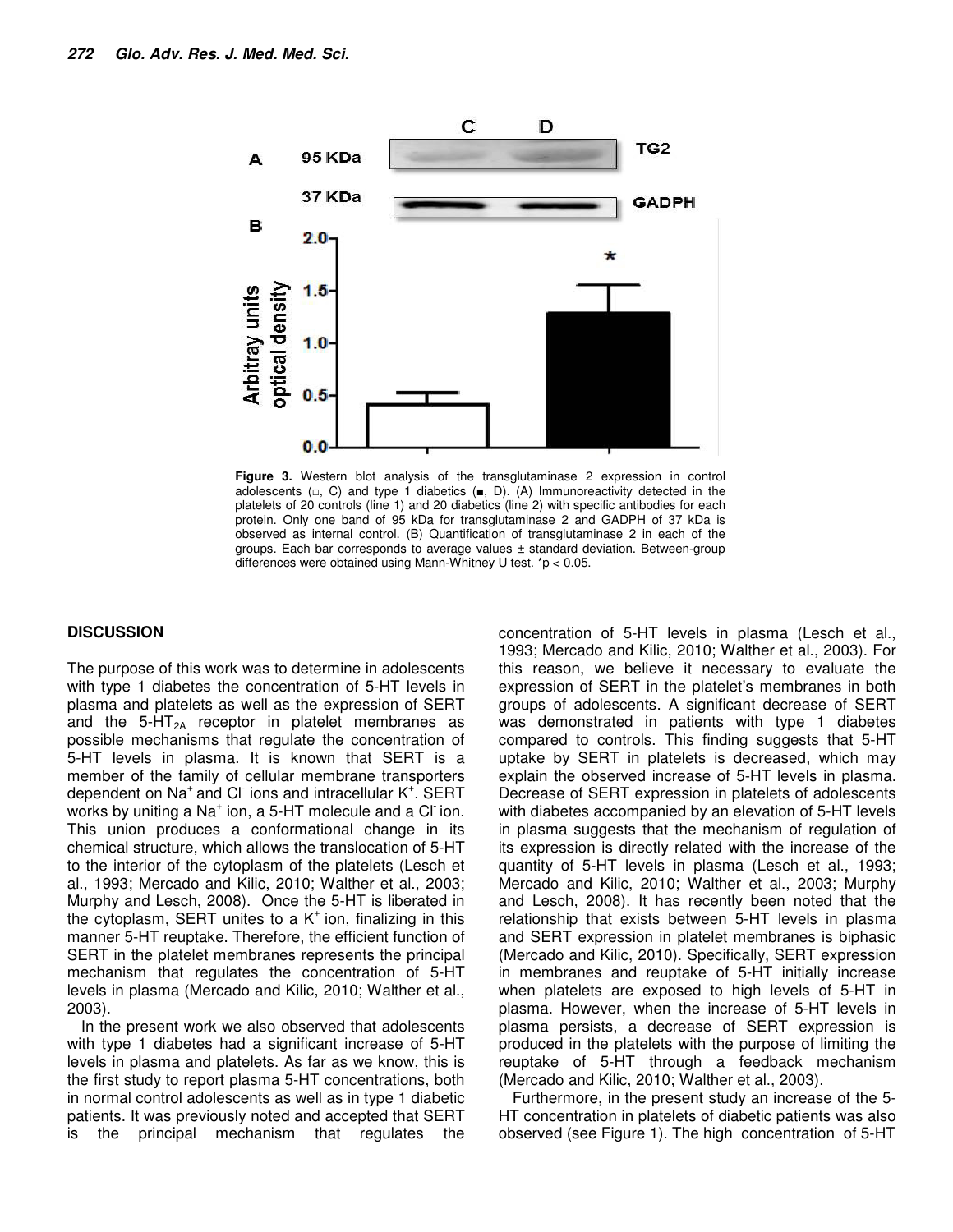in platelets may be secondary to an increase in the capacity of the SERT reuptake (Mercado and Kilic, 2010; Martin et al., 1995), independent of the decrease in protein expression in membranes. This may also be due to a decrease of the activity of monoamine oxidase A, as has been observed in patients with type 1 diabetes (Mosnaim et al., 1979) and in patients with significant depression (Bakkaloglu, 2008). The increase of 5-HT in platelets may also cause a greater exocytosis of αgranules in platelets as a consequence of the serotonylation and concomitant constitutive activation of small GT Pases such as Rho and Rab4 (Mercado and Kilic, 2010; Walther et al., 2003). Rab 4 is associated with early endosomes, regulates membrane recycling and stimulates secretion of α-granules in platelets (Mercado and Kilic, 2010; Walther et al., 2003). Platelets also contain transglutaminase 2 dependent on  $Ca^{2+}$  that catalyzes a reaction of transamidation between 5-HT and small GTPases including Rab4 (Mercado and Kilic, 2010; Walther et al., 2003). In this study it was also observed that adolescents with type 1 diabetes showed a significant increase in the expression of transglutaminase 2 suggesting that, together with the increase of 5-HT in the cytoplasm of platelets, serotonylation and activation of Rab4 may also take place. Therefore, the association of SERT and Rab4 in the cytoplasm could avoid the traffic of SERT to the plasma membrane and concomitantly decrease its expression on the surface of the platelets, which would explain the decrease of 5-HT reuptake in accordance with the increase of 5-HT levels in plasma of patients.

Another interesting finding shown in both groups was the expression of the  $5-HT_{2A}$  receptor in platelet membranes. The  $5-HT_{2A}$  receptor is coupled to G proteins, and the union of 5-HT to the receptor activates C phospholipase producing diacylglycerol and inositol 1,4,5-triphosphate (Killam and Cohen, 1991; Hoyer et al., 2002;Schins et al., 2003;Mercado and Kilic, 2010; Walther et al., 2003). Both molecules induce the liberation of  $Ca^{2+}$  from intracellular storage, which produces platelet activation (Mercado and Kilic, 2010; Walther et al., 2003). It was demonstrated in this study that adolescents with diabetes had a significant decrease of the expression of the  $5-HT_{2A}$  receptor, suggesting that the increase of 5-HT levels in plasma produces a desensitization of the receptor through a feedback mechanism where the C-kinase protein intervenes (Kagaya et al., 1990).

In conclusion, our study findings demonstrate that during the diabetic state there is an increase of 5-HT levels in plasma that probably limits its platelet reuptake because it produces a significant decrease in SERT expression in the membrane by a mechanism of down regulation. In a similar manner, a modification of the 5-  $HT_{2A}$  receptor was also demonstrated. However, a significant elevation of 5-HT concentration in platelets was paradoxically observed, suggesting that 5-HT plays

a primordial role in the regulation of the serotonylation of Rab4 that, together with the increase of transglutaminase 2 expression, participates in the liberation of α-granules and in the decrease of SERT expression on the surface of the platelet. Therefore, elevation of 5-HT levels in plasma and platelets may participate in platelet aggregation during the prothrombotic event frequently present in patients with type 1 and type 2 diabetes.

#### **ACKNOWLEDGMENTS**

This work was carried out with the financial support from the Instituto Mexicano del Seguro Social (FIS/IMSS/PROT/G11-2/1012). The authors acknowledge the editorial support of Sharon Morey, Executive Editor, Scientific Communications, Inc.

#### **REFERENCES**

- Alderman CP, Seshadri P, Ben-Tovim DI (1996). Effects of serotonin reuptake inhibitors on hemostasis. Ann. Pharmacol. Ther. 30:1232- 1234.
- American Diabetes Association (2012). Diagnosis and classification of diabetes mellitus. Diabetes. Care. 26:917-932.
- Atar D, Malinin A, Pokov A, van Zyl L, Frasure Smith N, Lesperance F, Serebruany V (2007). Antiplatelet properties of escitalopram in patients with the metabolic syndrome: a dose-ranging in vitro study. Neuropsychopharmacology. 32:2369–2374.
- Bakkaloglu B, Yabanoglu S, Özyüksel BR, Ucar G, Ertugrul A, Demir B, Ulug B (2008). Platelet and plasma serotonin levels and platelet monoamine oxidase activity in patients with major depression: effects of sertraline treatment. Turk. J. Biochem. 33:97–103.
- Bentley R. Glucose oxidase. In: Boyer PD, Lardy H, Myrbäck K (Eds) (1963). The Enzymes, 2<sup>nd</sup> ed, Vol 7, Academic Press, New York: Academic Press. pp. 567-586.
- Boadle-Biber MC (1993). Regulation of serotonin synthesis. Prog. Biophys. Molec. Biol. 60:1-15.
- Cole RA, Soeldner JS, Dunn PJ, Bunn HF (1978). A rapid method for the determination of glycosylated hemoglobins using high-pressure liquid chromatography. Metabolism. 27:289-301.
- Dale GL, Friese P, Batar P, Hamilton SF, Reed GL, Jackson KW, Clemetson KJ, Alberio L (2002). Stimulated platelets use serotonin to enhance their retention of procoagulant proteins on the cell surface. Nature. 415:175-179.
- Doumas BT, Watson WA, Biggs HG (1971). Albumin standards and the measurement of serum albumin with bromocresol green. Clin. Chim. Acta. 31:87-96.
- Hernandez RJ, Illnerova H (1970). 5-hydroxytryptophan decarboxylase activity in the rat pineal gland during the first 20 days of postnatal life: effect of light. Neuroendocrinology. 6:343-348.
- Hoyer D, Hannon JP, Martin GR (2002). Molecular, pharmacological and functional diversity of 5-HT receptors. Pharmacol. Biochem. Behav. 71:533–554.
- Jacobs BL, Azmitia EC (1992). Structure and function of the brain serotonin system. Physiol. Rev. 72:165-229.
- Kagaya A,Mikuni M,Kusumi I, Yamamoto H,Takahashi K (1990). Serotonin-induced acute desensitization of serotonin2 receptors in human platelets via a mechanism involving protein kinase C. J. Pharmacol. Exp. Ther. 255:305-311.
- Killam AL, Cohen ML (1991). Characterization of rat platelet serotonin receptors with tryptamine agonists and the antagonists: ketanserin and SCH 23390. Thromb. Res. 64:331-339.
- Lauder JM (1993). Neurotransmitters as growth regulatory signals: role of receptors and second messengers. Trends. Neurosci. 16:233-239.